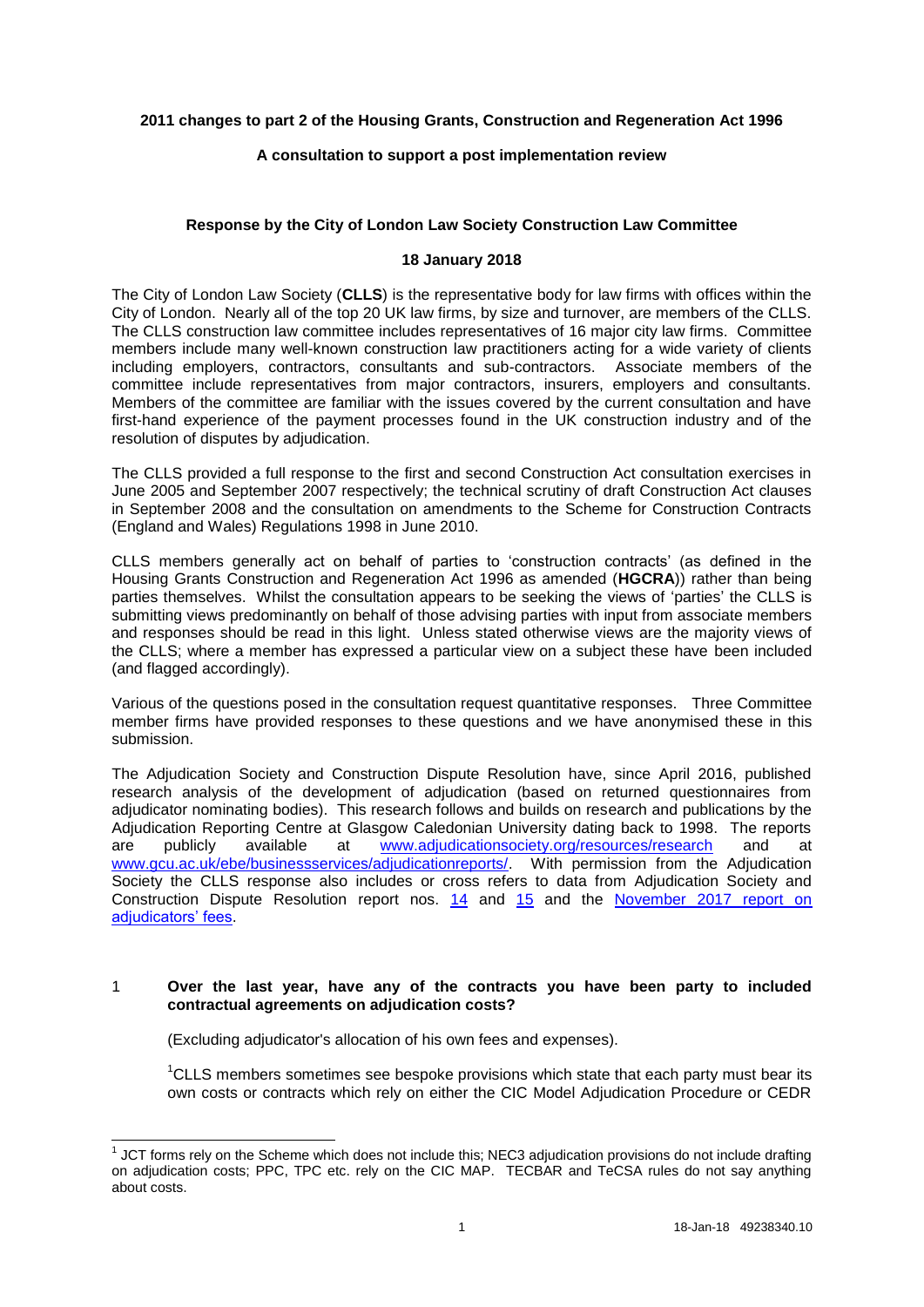rules for construction adjudication which both state that parties shall bear their own costs and expenses, although it is very much the exception rather than the rule.

## 2a **Do you believe that removing the ability of parties to construction contracts to enter into an agreement on costs in advance of the adjudication, has reduced or increased the average cost of an adjudication by parties to the dispute?**

It is not clear that section 108A(2)(a) has actually removed the parties ability to enter into an agreement on costs in advance of an adjudication. One interpretation of that provision is that it is still possible for the parties to do so as long as the provision is in writing, in the construction contract and the provision **also** gives an adjudicator the right to allocate his fees and expenses between the parties (in addition to the agreement between the parties to  $costs$ ). There are conflicting judicial views on the point<sup>2</sup>.

Practically there has not been an impact on costs. However, in CLLS members' experience, the change has stopped parties in a strong negotiating position imposing provisions that require the other party to pay their costs of the adjudication in any event.

It has always been the case that, on occasions, parties to an adjudication use other means to minimise costs. This can be done through limiting the size of submissions that each party can issue, as well as the number of rejoinders. This, in theory, reduces the time spent by lawyers reviewing and preparing responses and by an adjudicator in considering the submissions.

## 2b **If possible, please give a percentage estimate of what proportion the average cost of an adjudication has reduced or increased.**

Not possible.

## 3a **Do you believe that removing the requirement that contracts should be in writing for adjudication to apply (over the last 5 years), have reduced or increased the average cost of an adjudication?**

The intention of the question is not clear and the CLLS does not have figures available to be able to comment on average costs per adjudication and whether these have increased or decreased.

From a more general perspective CLLS' view is that (i) the change should not have increased the cost of adjudication for disputes involving wholly written contracts or where there is contractual adjudication; and (ii) adjudications involving contracts not in writing will generally be more expensive (it is impossible to quantify by how much because the nature and scope of every adjudication is different) because:

- factual evidence will be required on the question of what, if anything, was agreed, when and by whom; and
- it is more likely that the adjudicator will want to hold a meeting/hearing to test the evidence than in adjudications where the contract is written.

The removal of the requirement may, however, have reduced the number of jurisdictional challenges, good or bad, previously made on the basis that a contract was partly written and partly oral.

## 3b **If possible, please give a percentage estimate of what proportion the average cost of an adjudication has reduced or increased.**

Please see answer to question 3a. The CLLS is unable to comment on proportionate increases/reductions in cost for the average adjudication as a result of the change.

 2 *Yuanda (UK) Co Ltd v WW Gear Construction Ltd* [2010] EWHC 720 (TCDC) (English, yes they are prohibited) and *Profile Projects v Elmwood (Glasgow) Ltd* [2011] CSOH 64 (Scottish, no they aren't).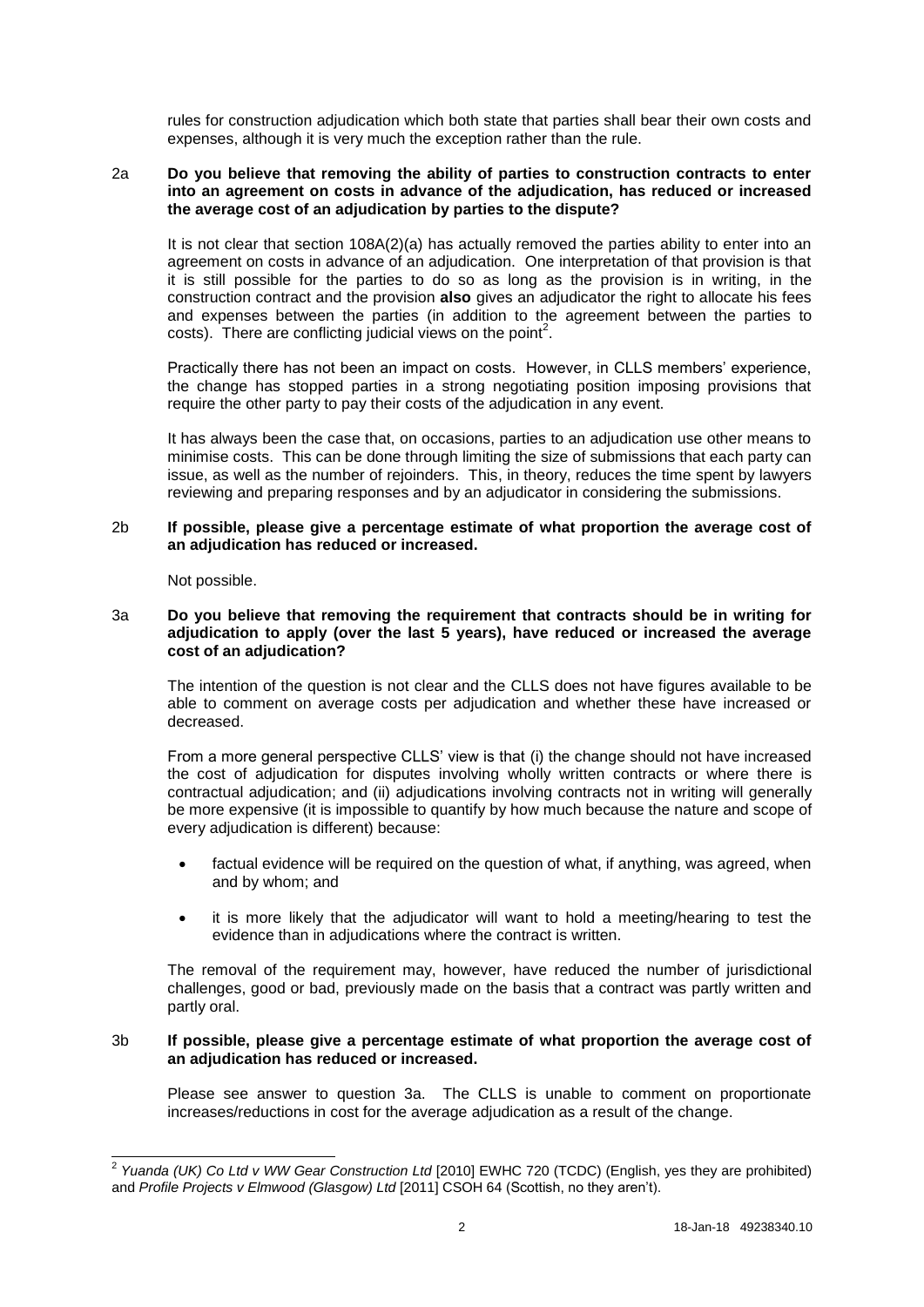# 4a **How many adjudications have you been involved in over the last 5 years?**

CLLS member 1 – 17;

CLLS member 2 – 60;

CLLS member 3 – more than 40.

# 4b **If involved in adjudications over the last 5 years, approximately, what proportion of your total contracts did this represent?**

Not applicable as CLLS members predominantly act for parties to the contracts being adjudicated rather than being parties.

#### 5a **Do you believe you have been involved in more adjudications over the last 5 years than in the 5 years prior to October 2011?**

The CLLS believes there have been more adjudications over the last 5 years than in the 5 years prior to October 2011, although the difference is not considerable.

Adjudication Society and Construction Dispute Resolution report no. 15 (September 2016) has the following figures about Adjudicator Nominating Body appointments (based on responses from those bodies). Please note that these figures do not provide a complete picture about the number of adjudications as they do not take into account adjudications where the adjudicator was named in the contract or the parties reached agreement without reference to an Adjudicator Nominating Body. More information about the sample, adjudication bodies which responded etc. can be found in the report (link in the introduction).

It is worth noting the following from the report:

*"It was previously thought around Year 10 (May 2007 – April 2008) that referrals through ANBs had steadied at around 1500 per year. Following the turbulent recession years the number of referrals has returned to this level in Year 18 [(May 2015 – April 2016)], with the increase in Adjudications arguably being reflective of general economic recovery and a possible sign of stability in the construction sector."*

| <b>Adjudicator Nominating Body appointments</b> |                           |                           |  |  |
|-------------------------------------------------|---------------------------|---------------------------|--|--|
| <b>Time Periods</b>                             | <b>All ANBs reporting</b> | % growth on previous year |  |  |
| May 2006 - April 2007                           | 1506                      | 5%                        |  |  |
| May 2007 - April 2008                           | 1432                      | -5%                       |  |  |
| May 2008 - April 2009                           | 1730                      | 21%                       |  |  |
| May 2009 - April 2010                           | 1538                      | $-11%$                    |  |  |
| May 2010 - April 2011                           | 1064                      | $-31%$                    |  |  |
|                                                 |                           |                           |  |  |
| May 2011 - April 2012                           | 1093                      | 3%                        |  |  |
| May 2012 - April 2013                           | 1351                      | 24%                       |  |  |
| May 2013 - April 2014                           | 1282                      | $-5%$                     |  |  |
| May 2014 - April 2015                           | 1439                      | 12%                       |  |  |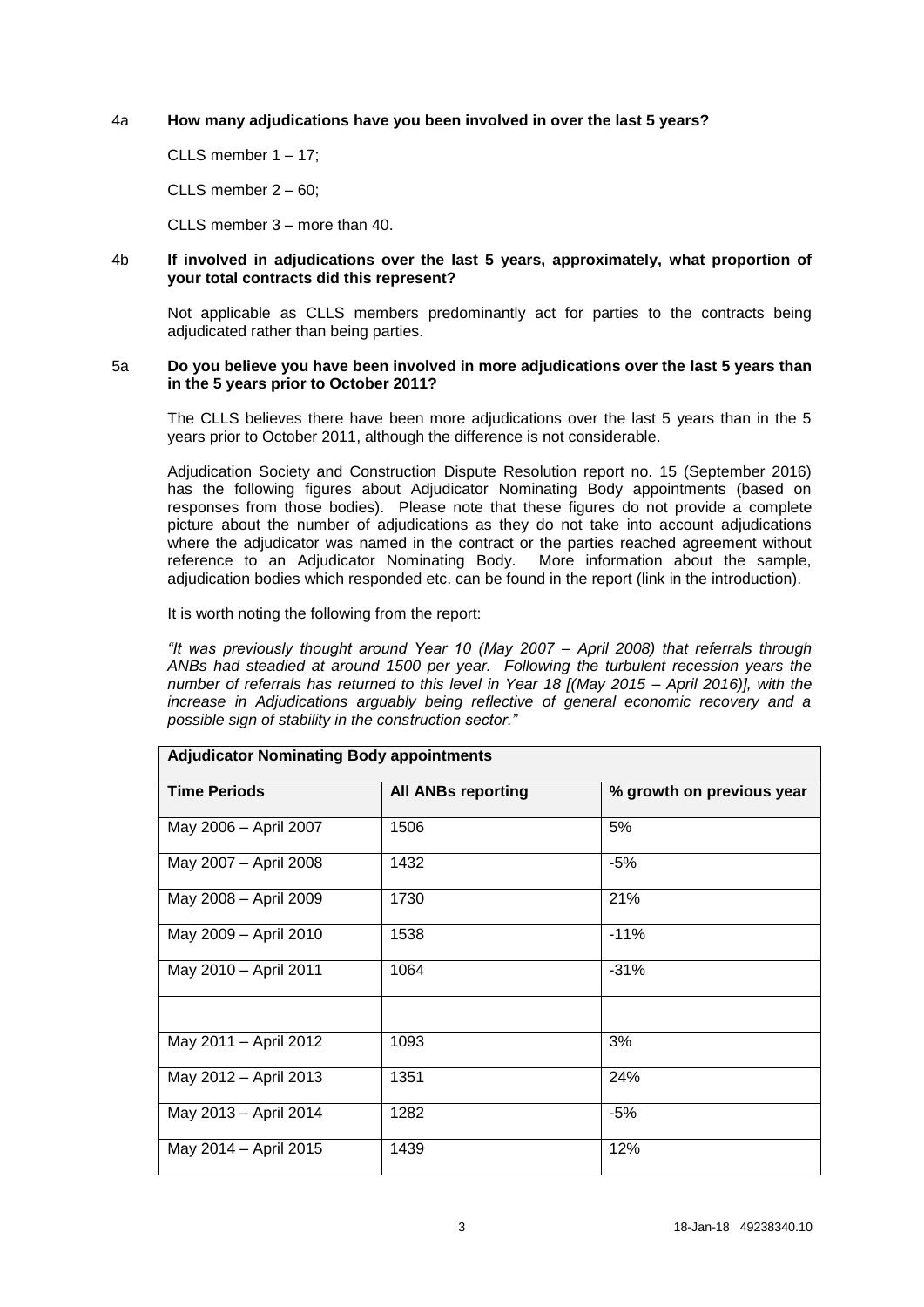| <b>Adjudicator Nominating Body appointments</b> |                    |                           |  |  |
|-------------------------------------------------|--------------------|---------------------------|--|--|
| <b>Time Periods</b>                             | All ANBs reporting | % growth on previous year |  |  |
| May 2015 - April 2016                           | 1511               | 5%                        |  |  |

## 5b **Please explain the reasons for your answer to question 5a.**

The reasons CLLS members believe the number of adjudications has increased include:

- The change so that a payer is required to pay the 'notified sum' (i.e. the amount stated in the last correctly served notice) means there are draconian consequences for a payer that fails to serve a payment notice or pay less notice correctly. This is particularly the case where a payee application for payment may in fact determine the 'notified sum'. This has given payees an incentive to seek payment on this basis and to challenge payment notices and pay less notices via adjudication – a practice which has increased given *ISG v Seevic* and subsequent decisions which have removed the right for a payer to seek to establish the true value of the works and pay that sum rather than a potentially inflated 'notified sum'.
- Parties (typically but certainly not exclusively contractors) often adopt the tactic of pursuing serial adjudications in order to put pressure on the other side to settle the final account, although again this was also the case under the HGCRA before it was amended.
- One member raised the issue of increased court fees and the court's policy on cost budgets.

#### 6a **Over the last 5 years, on approximately what proportion of adjudications that you have been involved in has the adjudicator's jurisdiction been challenged?**

CLLS member 1 - the parties have raised arguments on jurisdiction in all 17 adjudications. However, none of those arguments have ultimately been relied on to resist enforcement.

CLLS member 2 – it has become almost standard practice to raise jurisdictional challenges when defending an adjudication, on the basis that if there is a question over the adjudicator's jurisdiction and the point is not taken in the adjudication itself, the responding party may be taken to have acquiesced to the jurisdiction of the adjudicator. Equally, it is often necessary to establish with the adjudicator the limits on their jurisdiction – such as whether they have jurisdiction to consider a particular point. In the substantial majority of cases, however, the adjudicator's jurisdiction (or lack thereof) is not relied upon to resist enforcement of the adjudicator's decision.

Associate member who is an adjudicator – every adjudication they have been involved with.

Adjudication Society and Construction Dispute Resolution report no 14 (April 2016) has the figures set out below about challenges to adjudicator appointments (from appointments through an Adjudicator Nominating Body). There is no data beyond October 2015 available and as previously mentioned these figures do not provide a complete picture about the number of adjudications/challenges as they do not take into account adjudications where the adjudicator was named in the contract or the parties reached agreement without reference to an Adjudicator Nominating Body. More information about the sample, adjudication bodies which responded etc. can be found in the report (link in the introduction).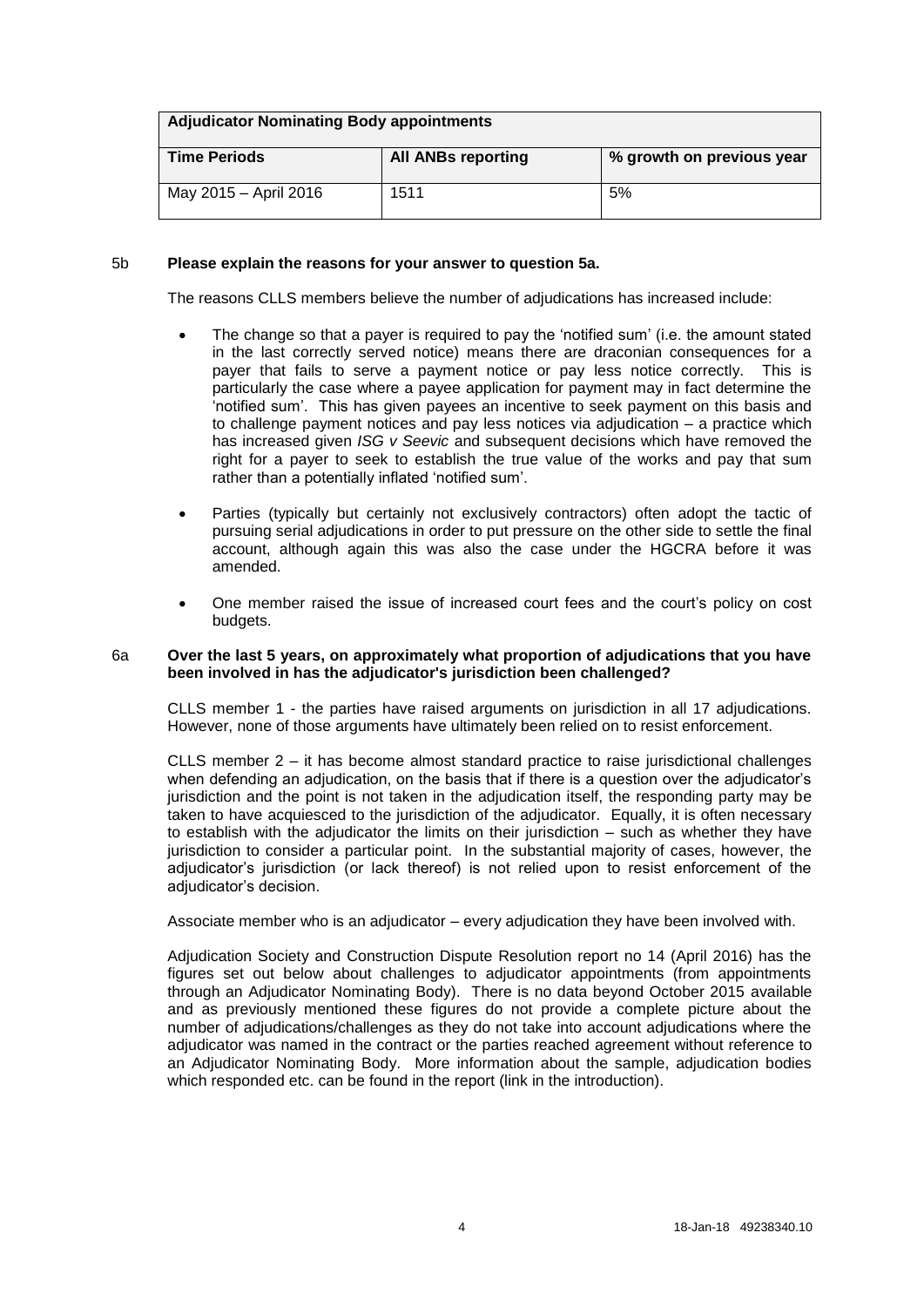|                         | 2013 | May 2012 - April   May 2013 - April<br>2014 | $\overline{\phantom{a}}$ Nov<br>2014<br>October 2015 |
|-------------------------|------|---------------------------------------------|------------------------------------------------------|
| Appointments in sample  | 201  | 226                                         | 303                                                  |
| Challenges              | 84   | 96                                          | 76                                                   |
| Appointments challenged | 42%  | 42%                                         | 25%                                                  |

## 6b **Please list the grounds for those jurisdictional challenges.**

The Adjudication Society and Construction Dispute Resolution report no 14 does not detail the grounds for jurisdictional challenge.

The grounds listed below are those shared by CLLS members:

- Is the agreement in question a 'construction contract' for the purposes of HGCRA with the statutory right to adjudicate?
- The dispute referred (or part of it) has not crystallised prior to the service of the notice (this ground includes several sub-categories including circumstances where the dispute referred has been the subject of a previous adjudication decision or the referring party seeks to rely on information not previously available to the responding party);
- The adjudicator was not properly appointed in accordance with the contract/relevant procedure;
- The contractual adjudication clause does not comply with the HGCRA (as amended) meaning that the adjudication should have been commenced in accordance with the Scheme and not the contractual provisions;
- The adjudicator has been asked to decide (usually in the referral) or has decided matters beyond their jurisdiction as defined in the notice;
- The wrong party has been pursued in the adjudication;
- Statement of case was not served in time;
- There was a conflict of interest;
- More than one dispute was referred;
- The referral was not served within 7 days of the notice of adjudication;
- The dispute was the same or substantially the same as one which had previously been referred to adjudication and decided;
- Disputes relating to more than one contract were referred to one adjudication.

7 **Over the last year, what proportion of contracts you are party to, comply (in general) with the 2011 changes to the "Construction Act"?**

**(i.e. removing the restriction on service of the payment notice, clarity of content of payment and withholding notices, introduction of a fall-back provision and prohibiting payment by reference to other contracts).**

The CLLS believes that the contracts its members draft (either completely or by amending a standard form) or negotiate are compliant with the 2011 changes to the Construction Act.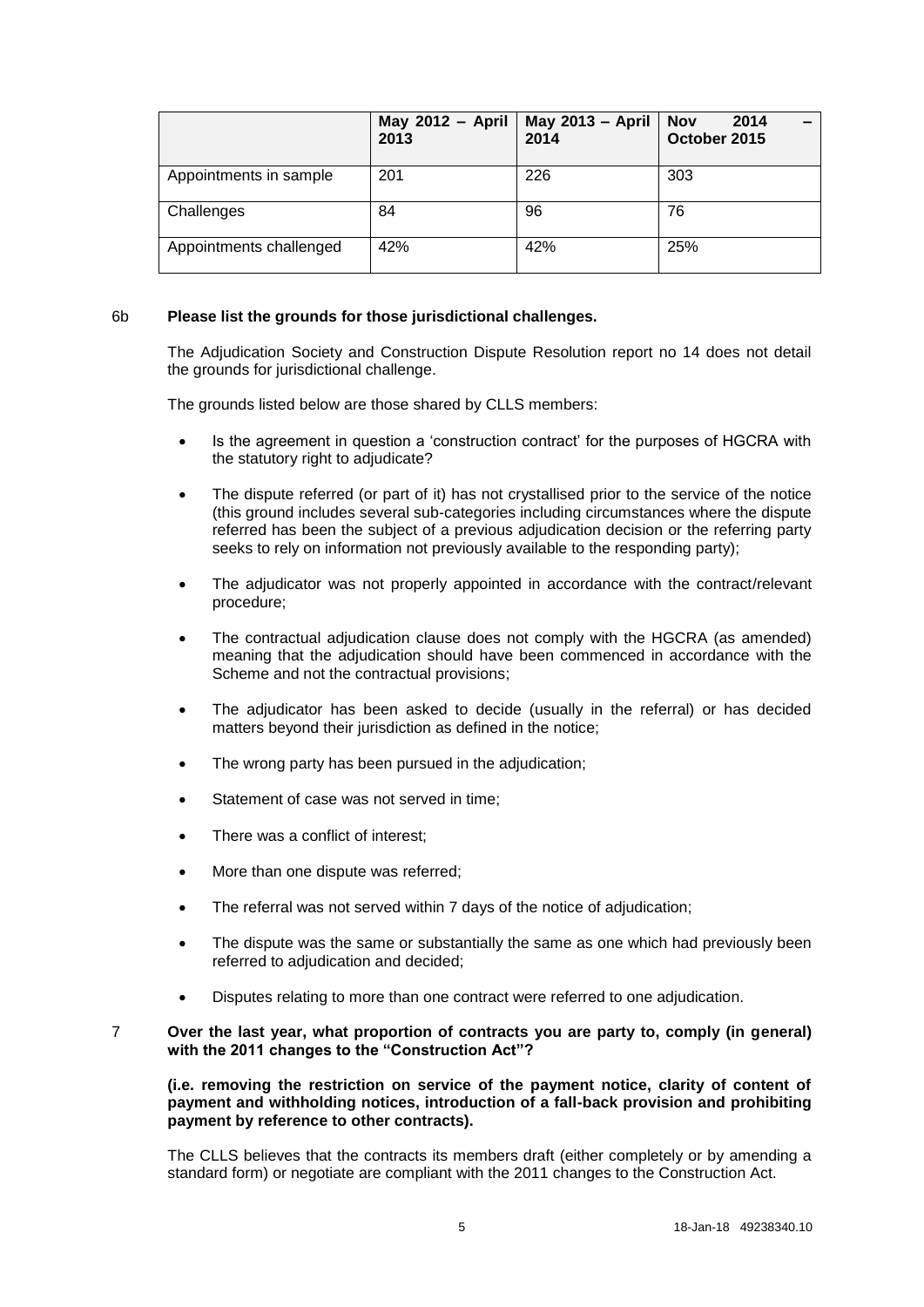## 8 **For those contracts over the last year that you are party to that do not comply (in general) with the 2011 changes to the "Construction Act", which are the most common changes that are not complied with?**

CLLS members have seen:

- payment provisions where the due date is triggered by an event which the payer controls (i.e. calling a meeting) rather than a neutral or payee triggered event. This does not comply with the spirit of s. 110(1D) HGCRA (as amended).
- provisions where the release of the retention is tied to completion of the defects liability period which relies on all contractors completing their works/defects obligations. This does not comply with s. 110(1A) HGCRA (as amended).

## 9 **What proportion of your contracts you have been party to over the last year currently contain the provision for the payment notice to be issued by either the "payee" or "specified person"?**

The majority of building contracts CLLS members deal with allow for the payment notice to be issued by the payer or a specified person on the payer's behalf. The position with professional appointments they deal with varies (either payee or payer) but not usually a specified person.

#### 10 **Over the last year, what proportion of contract payments you have been party to, has a "specified person" certificate served as the payment notice?**

This applies to all forms of building contract. When dealing with a 'traditional' building contract an architect/contract administrator (or equivalent) is responsible for administering that contract and for issuing a payment certificate. When dealing with a design & build contract and other non-traditional forms of contract many employers will use an employer's agent, project manager or equivalent to issue payment notices.

Tier 1 contractors will invariably issue payment notices due under their various sub-contracts themselves.

## 11 **Over the last year, what proportion of contract payments you have been party to has a "payer's" payment notice been issued in addition to a "specified person" certificate?**

Please see answer to question 10.

## 12 **Currently, what is the average cost of issuing a payment notice?**

The CLLS is unable to comment.

## 13 **To what extent do you feel that the revised payment notice framework since 2011 has increased or reduced clarity about the timing and amount of payment?**

It has substantially reduced clarity in the sense that there is a significant lack of understanding.

Many contract administrators (including those at large companies dealing with very substantial projects) do not understand how the provisions are intended to work and the position is even worse on smaller projects involving less experienced parties. This (combined with the case of *ISG Construction Ltd v Seevic College* [2015] BLR 233) has led to very substantial costs being incurred in parties disputing whether notices have been served on time and the strict requirements for the contents of notices rather than what, as a matter of substance, should be paid.

There is also substantial confusion over reviewing final account applications where there is no possibility of recovering an overpayment through a subsequent certificate/application.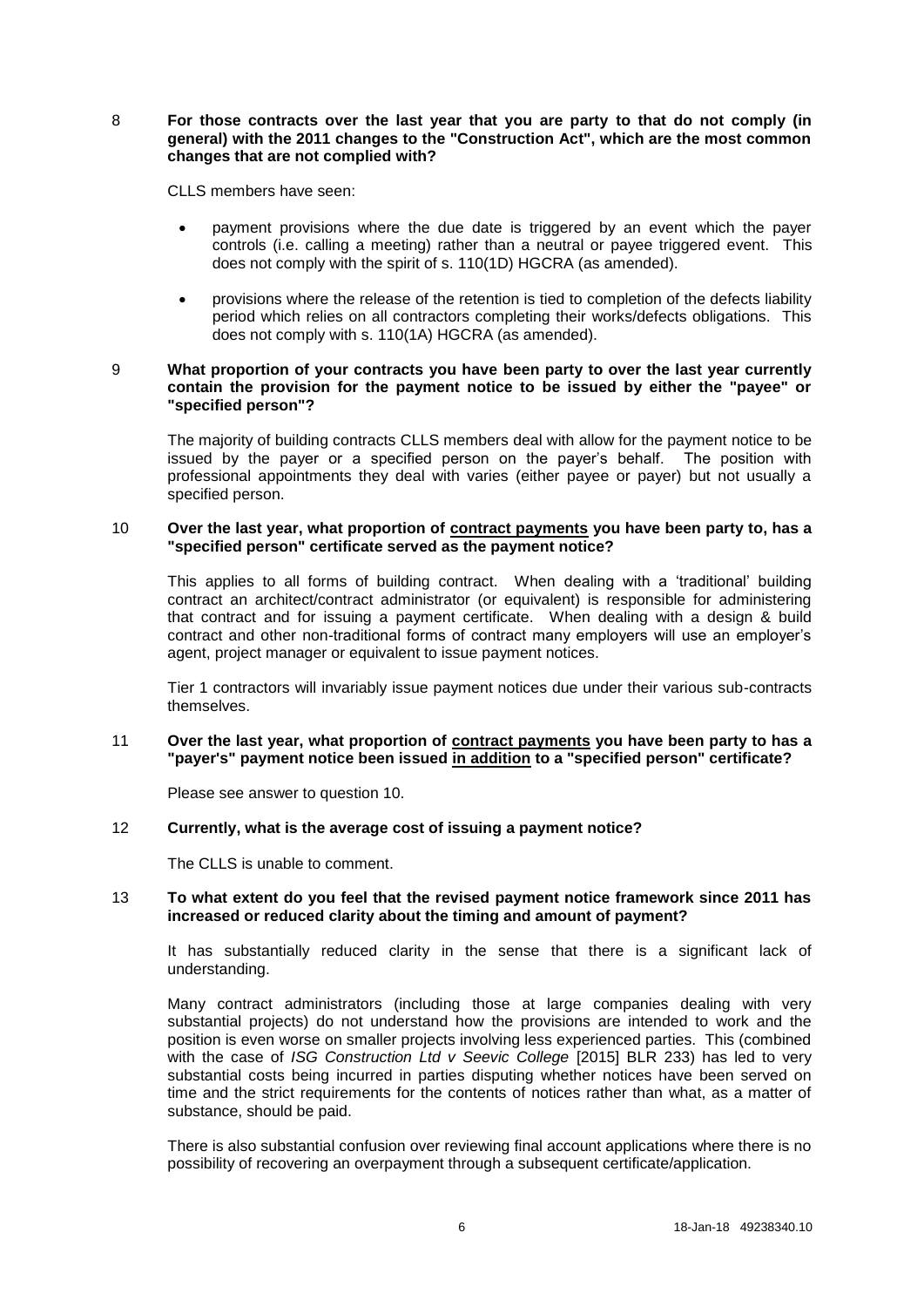A committee member has commented that the statutory framework is significantly less clear than the Australian cognates in relation to timing and amount of payment. Each Australian jurisdiction has an entire act dedicated solely to adjudication. Just a cursory look at the table of contents of the [New South Wales cognate](http://www.austlii.edu.au/cgi-bin/viewdb/au/legis/nsw/consol_act/bacisopa1999606/) (Building and Construction Industry Security of Payment Act 1999) illustrates how much more clearly the Australian statutes are set out.

## 14a **On average, over the last 5 years, how often have you submitted a "payee" payment notice in the absence of the "payer's" notice (the so-called "fall-back" notice)?**

The CLLS is unable to comment.

## 14b **If submitted, how effective or ineffective was that "payee" payment notice in establishing the amount due to be paid?**

The CLLS is unable to comment.

# 15 **Over the last year, how often have you not received a payment notice or a withholding notice for a contract payment?**

The CLLS is unable to comment.

## 16a **As a proportion of contracts over the last year, how often do you experience contract clauses which make payment dependent on the performance of obligations under other contracts?**

The CLLS cannot provide an indication of the proportion but there are issues in contracts, mainly in tier 2 and below (rather than tier 1), linking retention release to the work of others.

# 16b **If experienced, does this apply to particular types of contract clause?**

Yes.

## 16c **If responded yes to question 16b, what type of contract clauses does this apply to?**

One CLLS member reported seeing this type of clause very occasionally on larger contracts with multiple sub-contractors where sub-contractors are required to enter into agreements with each other as well as the tier 1 contractor and payment by the tier 1 contractor under each sub-contract is stated to be dependent upon the sub-contractor's performance of its obligation under its contract with other sub-contractors. The validity of these clauses has not yet been tested.

# **Questions 17a to 17d ask about adjudications you have been involved with in the last 5 years. If you have not been involved in any adjudications, please move to question 18a.**

## 17a **What proportion involved no issue of a payment notice?**

CLLS member 1 - 18%;

CLLS member  $2 - 5%$  (it is more common for a payment notice in some form to be issued, albeit it may be late or defective in some other way);

Associate member – 0%.

## 17b **What proportion involved no issue of the payment notice and withholding notice?**

The CLLS presumes that the reference to withholding notice should have been to a pay less notice. In anticipation that this is correct:

CLLS member 1 – 18%;

CLLS member 2 – 5%;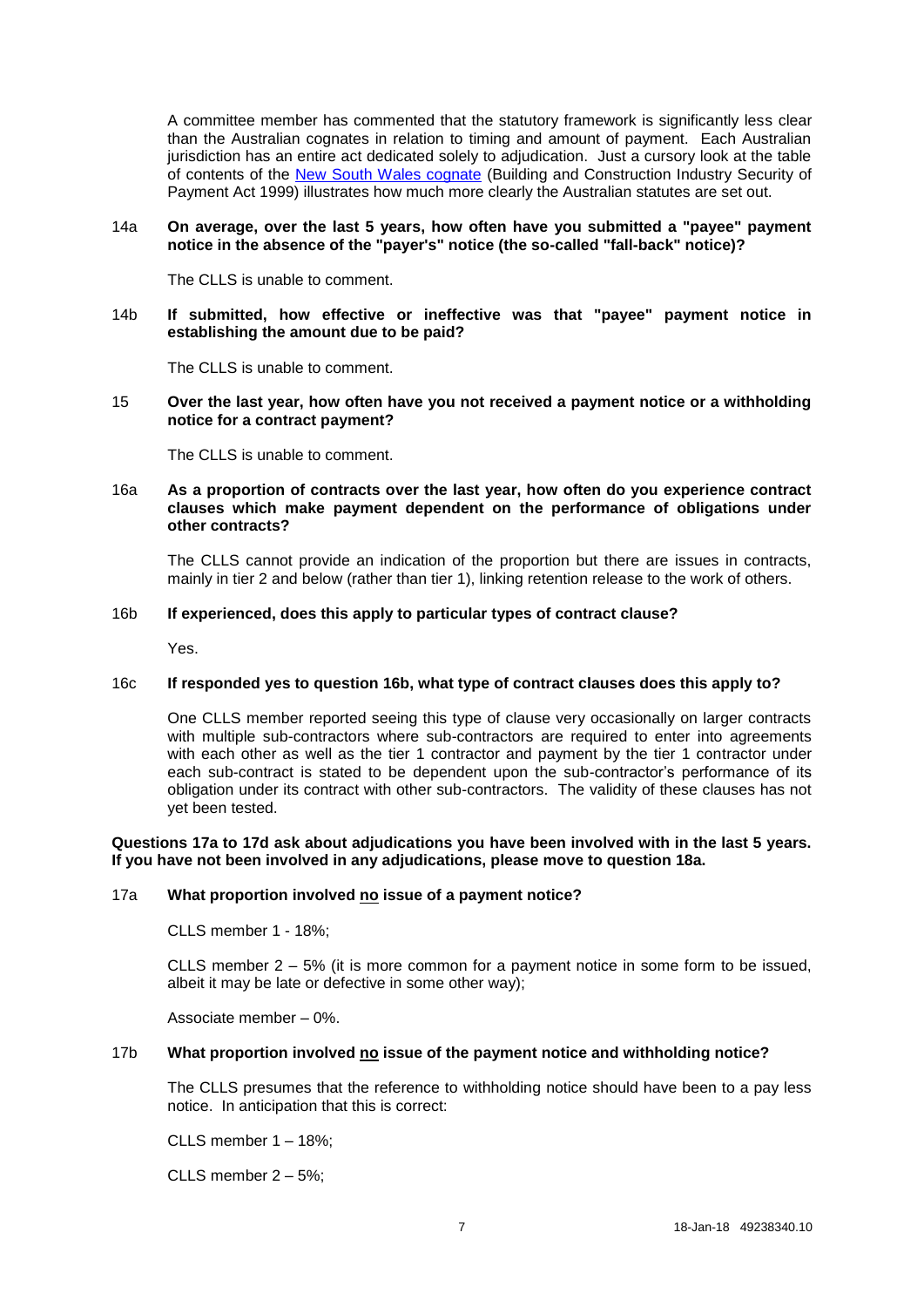Associate member – 0%.

17c **What proportion involved payments conditional on the performance under a superior contract?**

CLLS member 1 – 0%;

Associate member – 0%.

17d **What proportion involved the issue of a "payee" payment notice in the absence of the "payer's" notice (the so-called "fall-back" notice)?**

CLLS member 1 – 0%;

CLLS member 2 – 5%;

Associate member – 0%.

#### 18a **Over the last 5 years, has the clarity and transparency of the payment framework reduced the number of disputes you have been involved in?**

In the experience of CLLS members, no.

#### 18b **Please explain the reasons for your answer to question 18a.**

Please see answer to questions 5b and 24b.

In addition it is not clear what "the basis on which the sum is calculated" in s. 111(4) is meant to mean so there are grounds for dispute about whether a pay less notice has been correctly drafted. There is some guidance from the Scottish courts (*Muir Construction Limited v Kapital Residential Limited* [2017] CSOH 132 which follows guidance on similar wording in the earlier Scottish case of *Maxi Construction Management Limited v Morton Rolls Limited* (2001) ScotSC 199) but it is of limited scope and it is easy for a party to dismiss this as being from another jurisdiction. Authoritative guidance from the English courts is currently not available.

#### 19a **Over the last 5 years, has the clarity and transparency of the payment framework reduced the number of adjudications you have been involved in?**

In the experience of CLLS members no.

## 19b **Please explain the reasons for your answer to question 19a.**

Please see answers to questions 5b and 18b.

## 20 **How often have you suspended work over the last 5 years?**

The CLLS is unable to comment.

# 21a **If you have suspended work, is this less or more frequent than the 5 years prior to October 2011?**

Not applicable.

## 21b **Please explain the reasons for your answer to question 21a.**

Not applicable.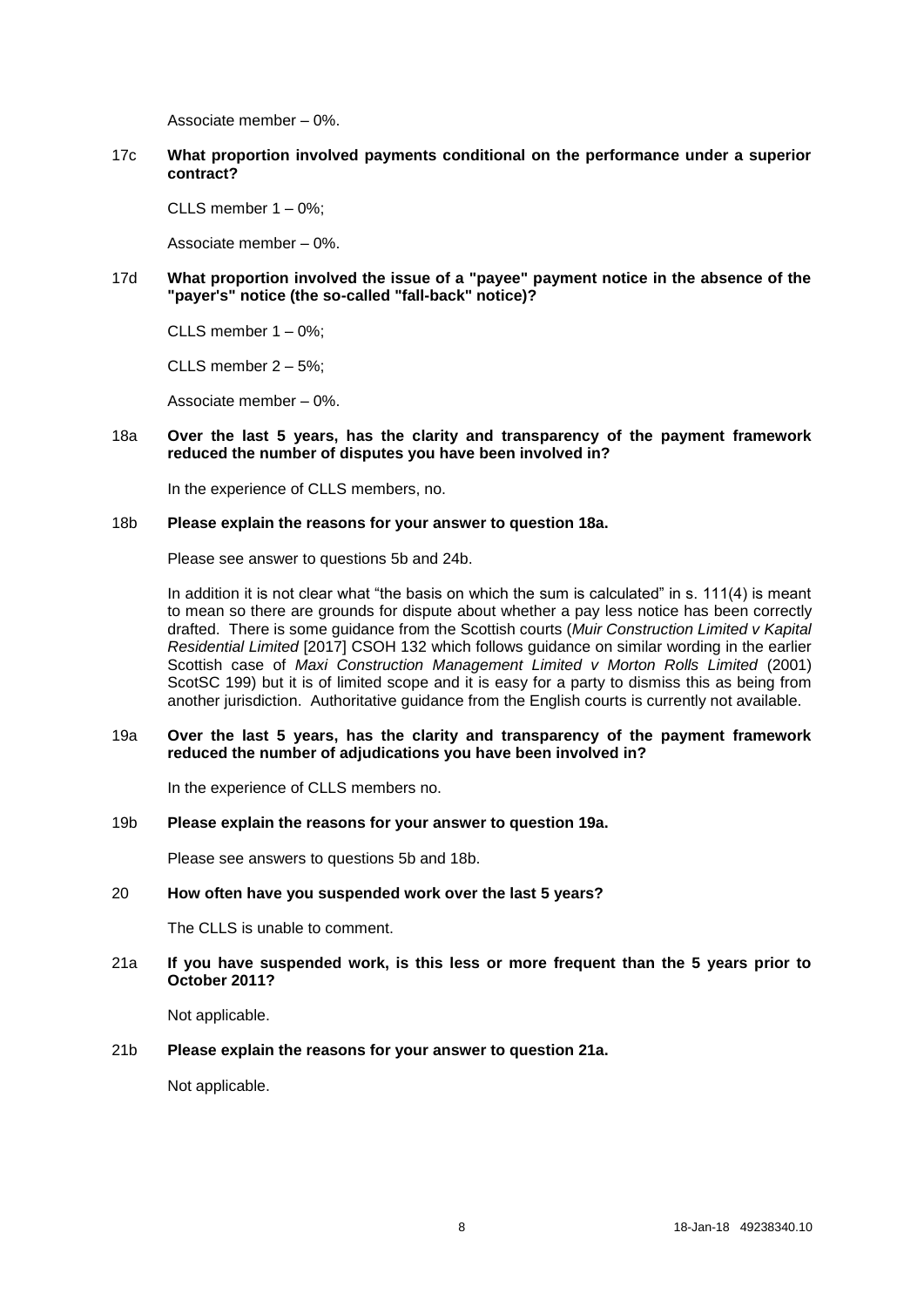## 22 **How often have you used the potential to suspend performance to facilitate a payment over the last 5 years?**

The ability to suspend performance is a potentially useful tool for payees and CLLS members who act on behalf of payees have advised their clients to raise this right in payment negotiations in the event of non-payment. However, if the right to suspend is not implemented correctly there is some risk the party seeking to suspend may be in repudiatory breach of contract itself which may lead to reluctance in using the right.

The ability to suspend part only of a payee's works/services and the entitlement to time and money for demobilising and remobilising arguably improves access to this right although the CLLS is unable to confirm the number of partial suspensions of works/services its members have come across.

#### 23 **For your contracts over the last 5 years, how many adjudications do you believe have been prevented due to the right to suspend performance?**

The CLLS is unable to comment.

## 24a **Taken as a whole, to what extent do you believe the payment framework is clear or unclear?**

The CLLS believes the framework is unclear and difficult to understand for those involved with the administration of payment processes and that there are inherent risks for those drafting or amending contracts who do not have a solid understanding of how the HGCRA operates (although the same could also be said for the HGCRA before it was amended).

#### 24b **Please explain the reasons for your answer to question 24a.**

The number of payment disputes being challenged in the TCC over the last 5 years is evidence of the lack of clarity within the legislation.

In particular:

- The HGCRA provisions dealing with payee default notices have not been stepped down into the Scheme so the HGCRA and the Scheme are not consistent and parties relying on the Scheme have to look in two places to establish the relevant rights and obligations.
- It is not immediately clear what s.110(1A), s.110(1B) and s.110(1C) HGCRA are seeking to achieve.
- If a payment notice is served by a specified person on behalf of a payer that notice can set out what the payer or the specified person believes is due on the payment due date. If a pay less notice is served by a specified person on behalf of a payer it has to state the amount the payer believes is due in order to be valid. A specified person is not allowed to state the amount it believes to be due. The inconsistency between the two notices causes confusion.
- There is no clarity on what is needed to satisfy "the basis on which that sum is calculated" in s.110A, s.110B and s. 111(4)(b) and what the effect of failing to comply with this obligation in relation to only part of the overall sum has. Is the whole notice invalidated? Is that desirable given the draconian consequences? If it is only the element which has not been substantiated what is the legal basis for this?
- s. 111(2) HGCRA purports to define the "notified sum". It sets out 3 paragraphs as to what the term means, namely the amount specified in (a) the payer's payment notice; (b) the specified person's payment notice; (c) the payee's payment notice. In the ordinary course (a) and (b) will be alternatives. However, the HGCRA does not state whether (a) and  $(c)$ , or (b) and (c) (as the case may be) are alternatives or may both apply. Put another way, although widely accepted that if a payer submits a payment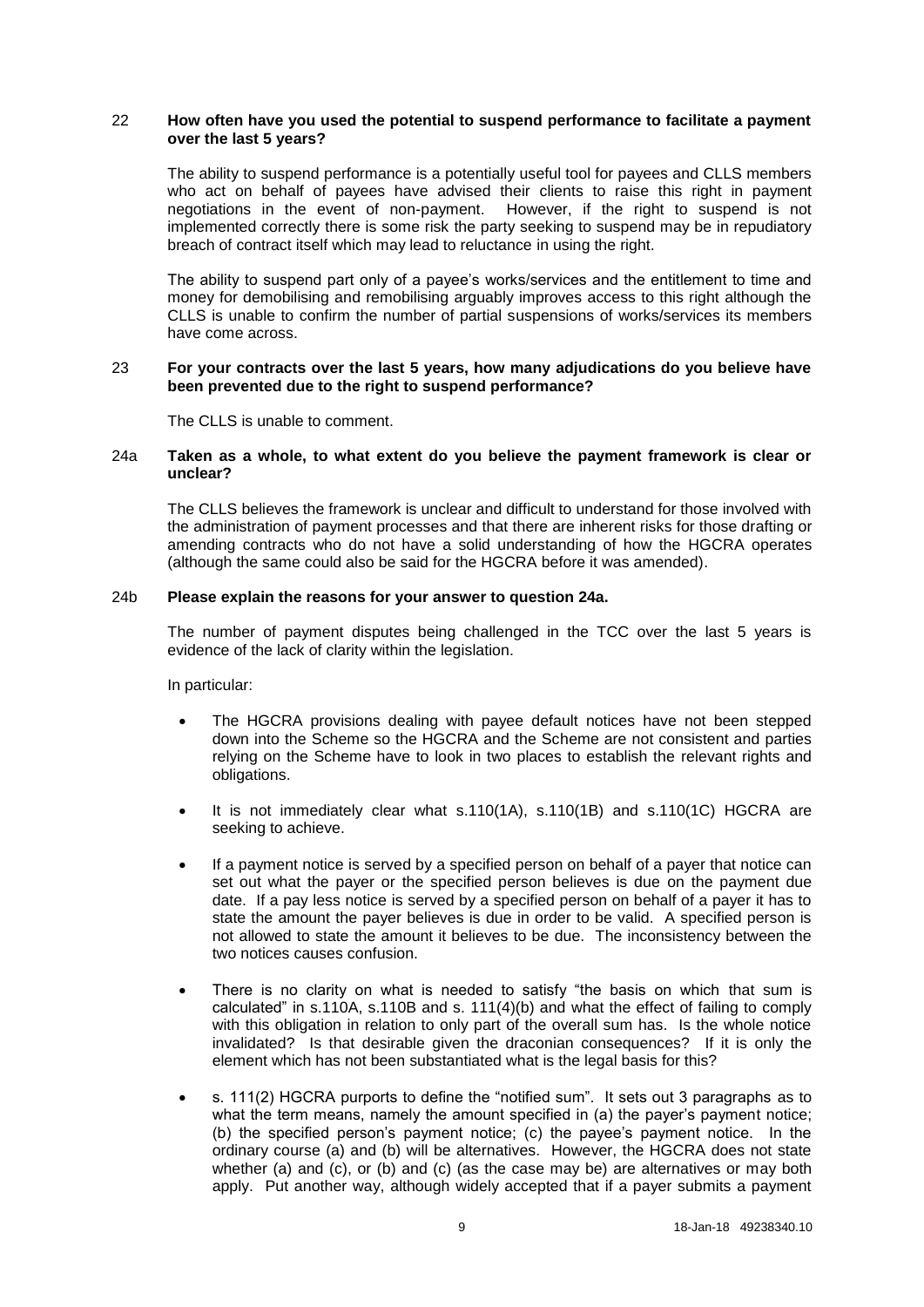notice on time the notified sum will be the amount specified in that payment notice and not the sum the payee applied for in its payment application the HGCRA does not state this clearly.

- According to Coulson on Construction Adjudication it is not still not entirely clear whether the result of a construction contract failing to include HGCRA compliant payment drafting results in piecemeal or wholesale replacement with the Scheme.
- Prior to the LDEDCA changes to the HGCRA coming into force in 2011 a difference between a payer and payee's valuation was not sufficient grounds for a valid withholding notice – some ground of set-off or counterclaim was needed. Since the 2011 changes came into force Akenhead J stated that a difference in valuation could be a valid ground for a pay less notice. This is not expressly stated in the HGCRA.
- It has been suggested that if a payer serves its payment notice late or not at all it may have a 'second bite at the cherry' by serving a pay less notice. In light of this does the requirement for a payment notice and a pay less notice provide unnecessary duplication? See answer to question 31 for the CLLS' view on payment notices.
- s. 110A(3) and s. 110B(2), (3) and (4) (payee's payment notice in default) are unclear and difficult to follow.

Adjudication Society and Construction Dispute Resolution report no 14 (April 2016) indicates that payment continues to make up a significant proportion of disputes. Their figures (table 4, page 9) indicate that between May 2012 and October 2015 'payment' disputes (referred through an Adjudication Nominating Body) made up between 20% and 30% of disputes (depending on the year in question). The figure increases if disputes categorised as 'final account', 'withholding/pay less' and 'extensions of time/loss and expense' are taken into account. Link to report (where full details can be accessed) at the start of this response.

## 25a **To what extent do you think the payment framework establishes a clear or unclear entitlement to payment?**

The CLLS thinks the payment framework could be clearer in establishing entitlement to payment.

# 25b **Please explain the reasons for your answer to question 25a.**

s. 109(1) HGCRA clearly states that a party is entitled to payment and s.110(1) sets out the requirement that an adequate mechanism is included within the contract. However, there is a lack of clarity about what will satisfy the adequate mechanism requirement – please see answer to question 24b.

#### 26a **To what extent do you think the payment framework establishes a clear basis for dispute?**

The CLLS believes it could be clearer.

## 26b **Please explain the reasons for your answer to question 26a.**

Please see answers to questions 24a and 24b. The lack of clarity in some areas, in particular, about satisfying the 'adequate mechanism' requirement for establishing what will become due and when and the content of payment and pay less notices causes confusion. This complexity and confusion leads to disputes about the form and timing of notices rather than about the substantive right to payment.

## 27 **Across all your current contracts, what are the average contractual payment days?**

Contracts which CLLS members deal with generally have an average of 25 days. The majority of cases there is 28 days between the due date and the final date for payment with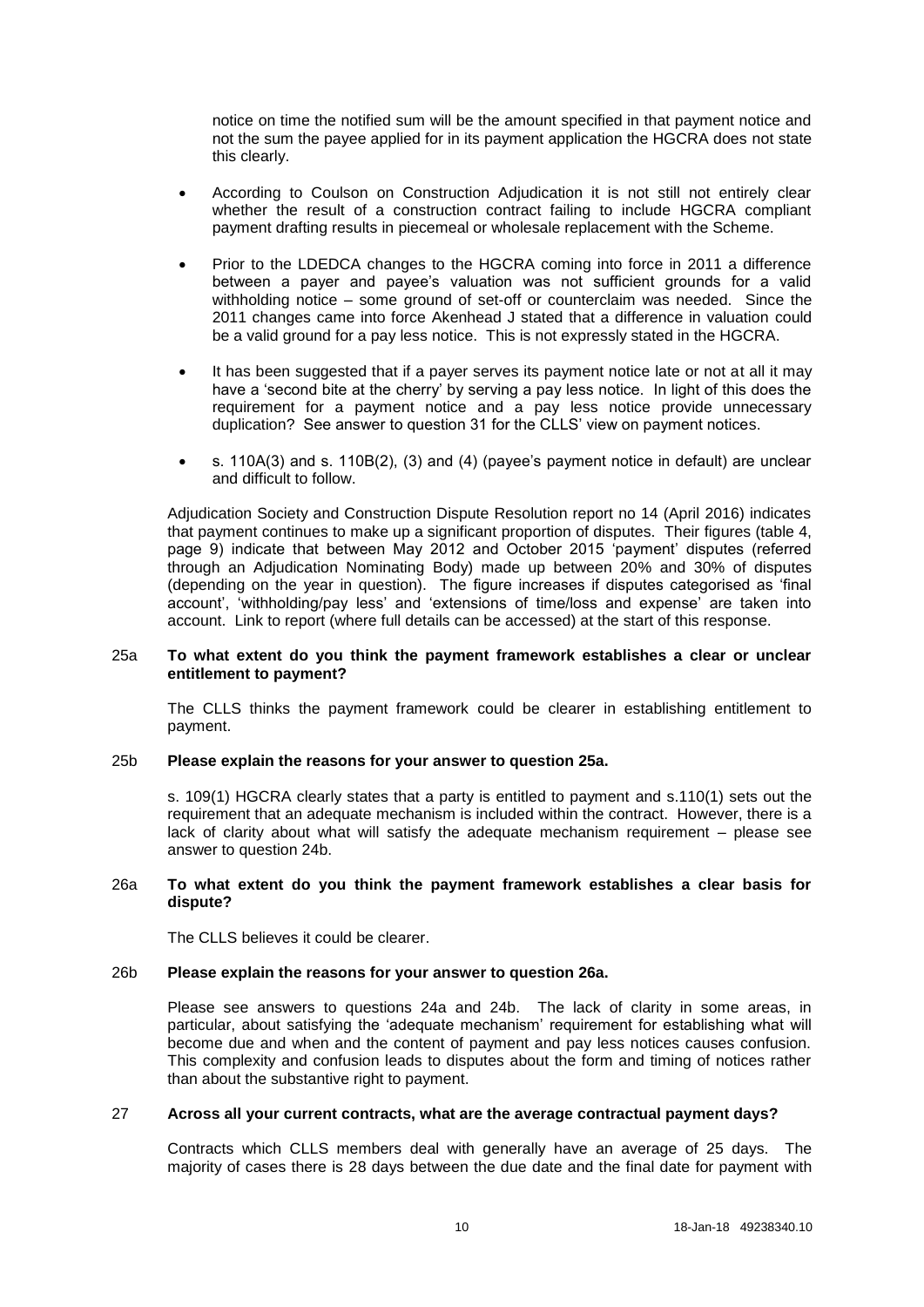this reduced to 14 or 21 days in a few cases. In CLLS members' experience the contractual payment days tend be longer the further down the supply chain you get.

#### 28 **For the 3 last months' payments, what have been the actual average payment days?**

The CLLS is unable to comment.

29 **Over the last 3 months, how often have you received the amount set out in your application / or payment notice issued?**

The CLLS is unable to comment.

30a **If the amount paid has been amended, on how many occasions (as an overall % of all payments over the last 3 months) has this been done through the payment notice?**

The CLLS is unable to comment.

30b **If the amount paid has been amended, on how many occasions (as an overall % of all payments over the last 3 months) has this been done through the withholding notice?**

The CLLS is unable to comment (presumably the reference to 'withholding notice' should be 'pay less notice').

## 31 **Do you have any further comments on the payment framework?**

The 2011 changes allow an application for payment to be binding on the payer in certain circumstances. A client could and, as TCC decisions in the last 5 years have shown, can find itself liable to pay a grossly inflated application for payment due to a failure to issue a payment certificate or pay less notice when required. This is a particular risk in complex scenarios in which the individual administering the contract may not realise that a pay less notice needs to be served or fails to comply with the requirements for timing and/or content of the notice. This still appears to the CLLS to be an onerous consequence of what might be a simple administrative oversight or deliberately confusing behaviour by the payee.

There are mixed views within the CLLS about what should happen if the payment process fails to comply with the HGCRA. Should the entire payment process be replaced with the Scheme (similar to the position with adjudication) or the mix and match approach which applies at the moment? The mix and match approach can cause inconsistencies as *Manor Asset Limited v Demolition Services Limited* [2016] EWHC 222 (TCC) showed. However, concerns with wholesale replacement include creating inconsistencies between contracts which are supposed to dovetail with payment provisions in another contract and the difficulties this will cause for finance/treasury departments which may have particular requirements (i.e. provision of a VAT invoice as a pre-condition to payment) which would be 'lost' with wholesale replacement.

Whilst the prevailing view is that there is too much complexity and uncertainty within the payment framework as currently drafted some members feel that this is, to some extent, to be expected where legislation has only recently been drafted and come into force (as there was in years following the implementation of the HGCRA in its original format). Hope was therefore expressed that, with time, industry knowledge and awareness of the HGCRA will improve, including awareness of the consequences of failing to serve a payment notice or pay less notice correctly, and that this will assist in bringing down the number of disputes.

## 32a **For what proportion of disputes have you used adjudication over the last 5 years?**

CLLS member 1 – 60%;

CLLS member 2 – 20%.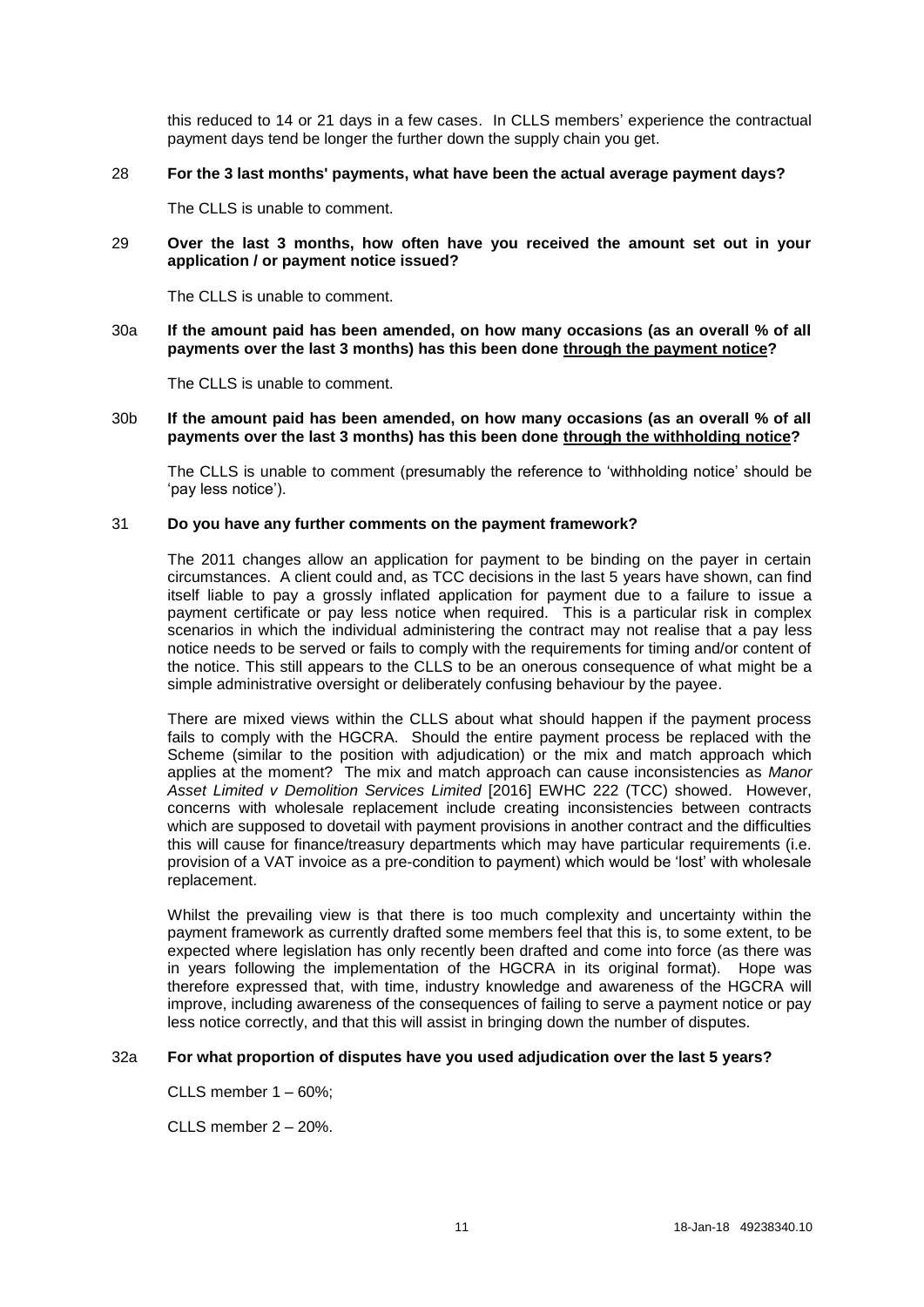# 32b **Of those adjudication cases (in question 32a), what proportion have gone to court for an enforcement decision?**

CLLS member 1 – 30%, including challenges under CPR Part 8;

CLLS member 2 – 5%.

# 32c **Has this proportion going to court for an enforcement decision changed over the last 5 years?**

CLLS member 1 – yes, it has increased;

CLLS member 2 – no, it has remained about the same as before the LDEDCA changes came into force.

## 32d **Of those adjudication cases (in question 32a), what proportion have gone to court / arbitration for final determination?**

CLLS member  $1 - 30\%$ ;

CLLS member 2 - the answer to this question depends on what is actually meant by going to court/arbitration for final determination. The proportion of cases which have been subject of litigation or arbitration proceedings generally following an adjudication is approximately 10%, whilst the proportion of cases that have actually been finally determined through those proceedings is less than 1% (as the vast majority settle prior to final determination).

More generally:

- The majority of domestic construction contracts rely on litigation rather than arbitration as the final dispute mechanism so the CLLS anticipates more disputes being finally determined through the courts.
- Whilst the Part 8 procedure within the TCC (which allows parties to seek final determination of discrete points) has increased the number of matters going to court for final determination, the perception of the CLLS is that the number of disputes overall going for final determination remains low. From a review of the reported cases over the last 5 years the CLLS is aware of  $33$  adjudications going to court for final determination.

# 32e **Has the proportion of cases that have gone to court / arbitration for final determination changed over the last 5 years?**

Please see answer to questions 32c and 32d.

## 33 **Over the last 5 years, how often have the costs of adjudication prevented you from using it?**

The CLLS is unable to comment.

34a **Over the last 5 years, how often have you decided not to take a dispute further on other grounds (such as concerns for an ongoing commercial relationship with the other party)?**

The CLLS is unable to comment.

## 34b **What were those grounds?**

Whilst unable to provide figures the CLLS is aware of a number of grounds in addition to the cost involved which influence parties when deciding not to take a dispute further including:

 3 *Aspect*, *Henia* and *Grove*.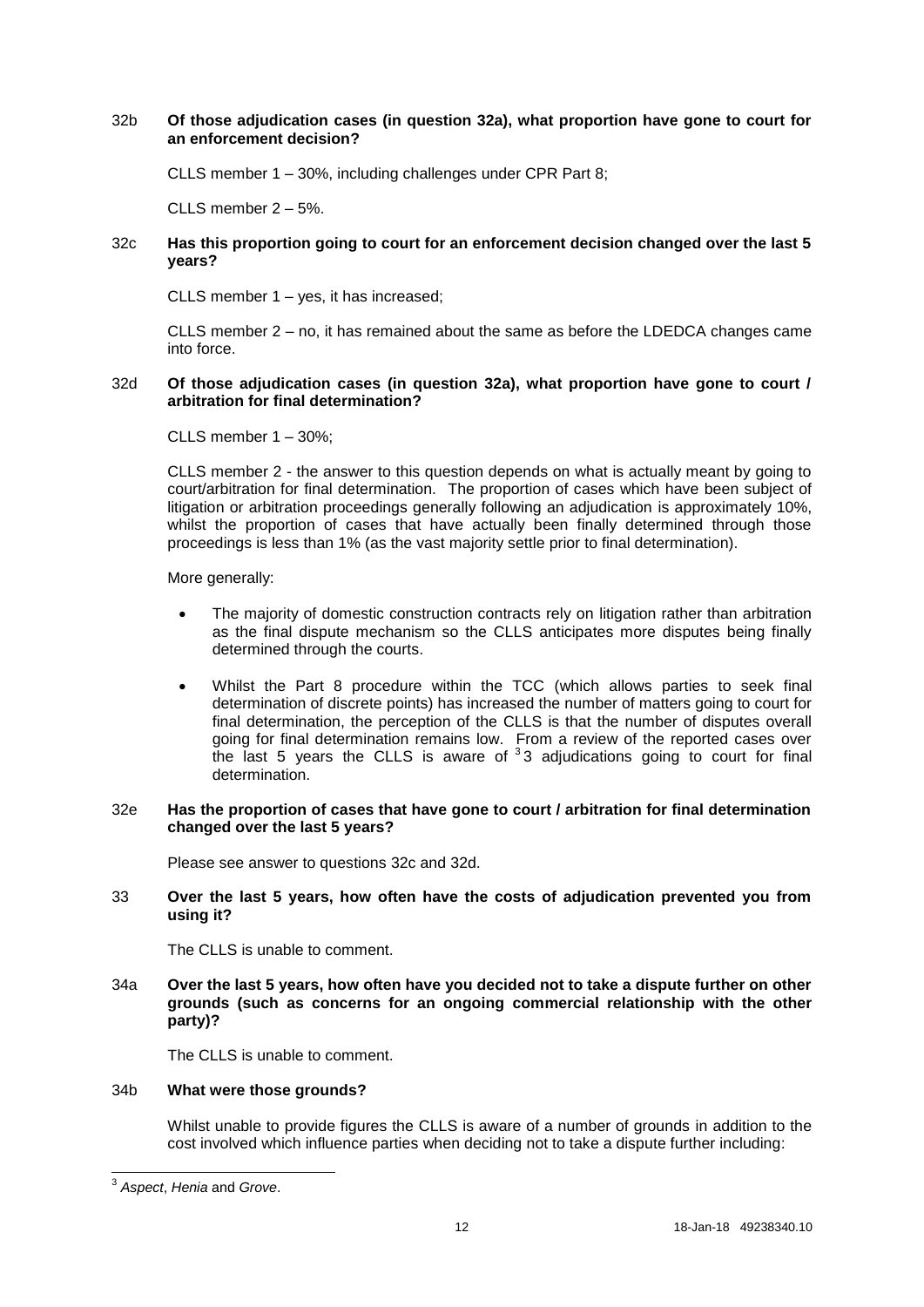- concerns for the ongoing commercial relationship with the other party;
- the time and commitment needed to bring a claim;
- incomplete information to bring a claim including due to staff turnover (meaning the person with the requisite knowledge is no longer with the organisation);
- factually complex, but financially relatively small claims.

# 35 **Over the last 5 years, how often has the prospect of adjudication been used to encourage you to make a payment you do not believe to be due?**

The CLLS is unable to comment.

## 36a **Do you believe there should be greater transparency about the use of adjudication (e.g. by providing a quarterly list of all adjudications)?**

Generally speaking no, although one member does (see answer to question 36b for more details).

## 36b **Please explain the reasons for your answer to question 36a, and if yes, any possible solutions.**

## Arguments for greater transparency

Adjudication is a compulsory form of dispute resolution which Parliament imposes on parties to construction contracts. It is not restricted to minor disputes during the works or payment disputes intended to ease cashflow as might have been originally intended. It plays a significant part in the management of construction contracts and, in the circumstances, parties are entitled to have information about adjudicators and their decisions, and adjudicator appointing bodies and their practices. Transparency would be beneficial for these reasons:

- public information as to the number of repeat appointments of particular adjudicators by parties or representatives could reduce the risk of conflict situations arising (such as in *Cofely Ltd v Anthony Bingham and Knowles Ltd* [2016] EWHC 240 (Comm));
- public information as to the appointment practices of adjudicator nominating bodies (**ANBs**) (i.e. RICS and TeCSA) would improve visibility about (i) their panel of adjudicators; (ii) how and in what numbers appointments are allocated between their panel members; and (iii) gender and ethnicity of panel members. This information could assist parties and ANBs to, in time, improve the diversity position and generally the processes by which adjudicators are appointed;
- publication of adjudicator decisions on points of law and on construction of standard forms of contract could lead to more careful preparation of such decisions and increased scrutiny. This should lead to improved quality and consistency of such decisions and enable parties to make an informed decision as to appointment of adjudicators;
- publication of adjudicator decisions summarising positions taken in an adjudication would reduce the risk of parties running inconsistent arguments in different adjudications on the same project (as occurred in *Beumer Group UK Ltd v Vinci Construction UK Ltd* [2016] EWHC 2283 (TCC)).

The CLLS member believes that an increased degree of transparency could be beneficial to parties, adjudicators and to the public reputation of adjudication. At the moment there are areas of adjudication practice that resemble the 'Wild West' and in the member's view the secrecy attendant on adjudication appointments and decisions contributes to this. Adjudication is getting a bad name as being very unpredictable and its results bearing insufficient correlation to the rights and wrongs of the circumstances as a matter of law. Too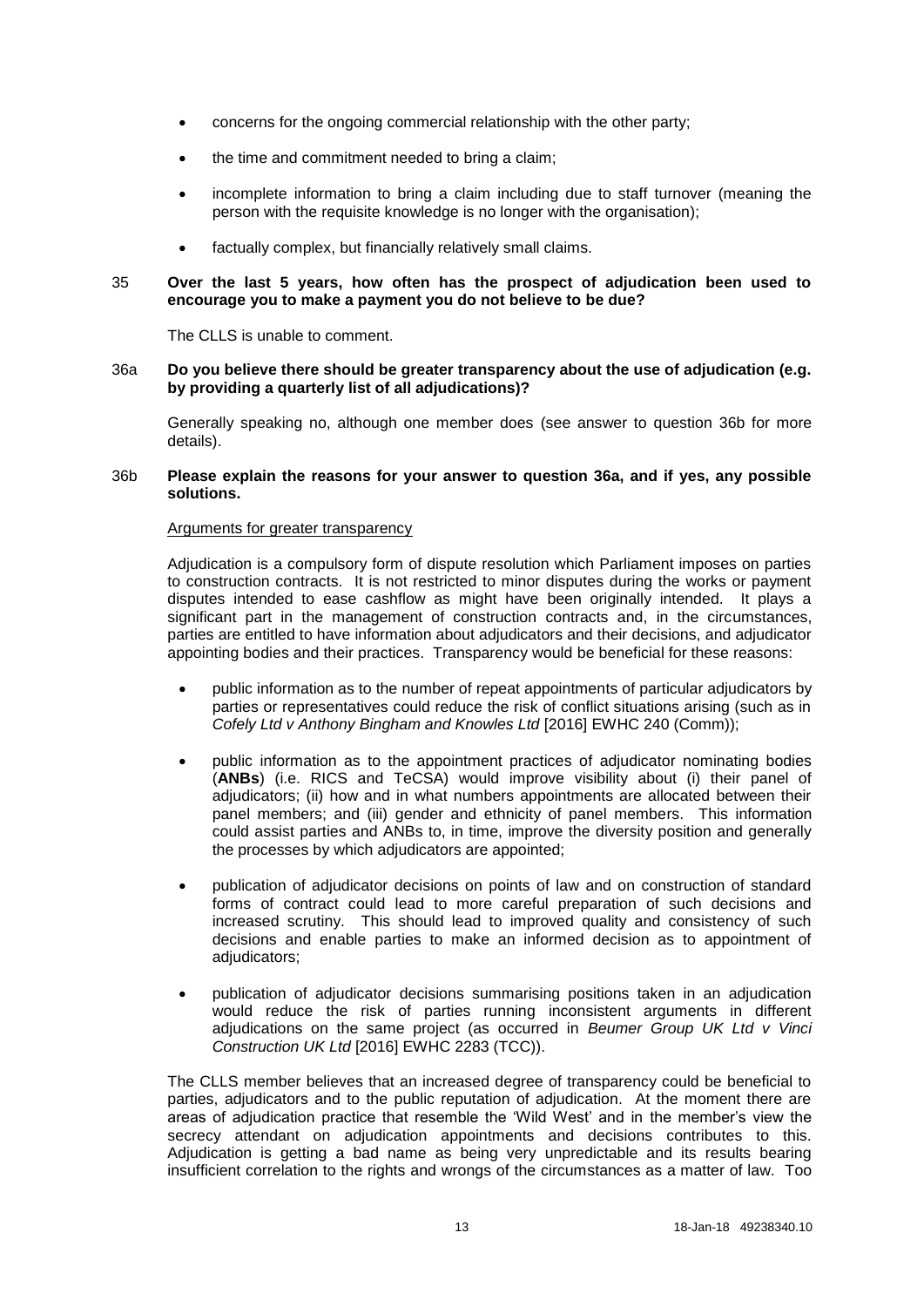much comfort has been taken by some adjudicators from the temporary nature of their decisions and the talk of 'rough and ready justice'. Adjudications often concern very complex issues and very large sums of money; the adjudication decision is very often the end of the matter and as such adjudication decisions, on average, need to be better and greater transparency could assist in bringing this about.

The CLLS member recognises that some parties may be concerned about the loss of confidentiality in relation to commercially sensitive information. Litigation leads to reported judgments that carry such supposedly commercially sensitive information, without any material harm to the companies that are involved in it. If the desire for confidentiality was so strong, arbitration would be much more common in the UK construction industry than it currently is (although arbitration may not be being used much as parties are relying on the currently confidential adjudication process). The CLLS member recommends that the default position be that decisions are published, but that adjudicators or ANBs have powers to address concerns about commercially sensitive information by means of redaction or privacy of particular decisions.

#### Arguments against greater transparency

Adjudication is a confidential process (unless a dispute comes before the courts for final determination or enforcement) and a quarterly list would undermine this, whilst potentially providing little benefit. If the list was limited to the parties involved this could create reputational issues without any information to substantiate or rebut those views.

Publication of adjudicator's decisions on points of law would create significant confusion as there could be significant divergences between the positions adopted by different adjudicators (and also by the courts). Whilst these divergences undoubtedly occur within a confidential adjudication process, this does not create wider public confusion about particular legal points or positions. Publication of decisions may also deter adjudicators from acting as every decision would then be published and open to public scrutiny. It is not a given that publication of decisions would improve decision making.

## 37 **Do you have any further comments on adjudication?**

- **Scheme:** it would be simpler and reduce costs if the Scheme applied to all adjudications as this would prevent disputes as to whether or not bespoke adjudication comply with the HGCRA (as amended). One member is, however, concerned that this could stifle innovation, and enhancements (such as those in the TeCSA rules which try and reduce costs) would be lost and is of the view that the market should determine which rules are used and those which are not.
- **Correspondence with Adjudicator Nominating Body**: requiring ANBs to share correspondence from the referring party and the ANB would improve transparency in the appointment of adjudicators;
- **Recovery of costs by the parties**: the question of whether adjudication costs can be recovered pursuant to the Late Payment of Commercial Debts (Interest) Act as amended by the Late Payment of Commercial Debts Regulations 2013 should be clarified.
- **Fixed fees/restrictions on adjudicators' fees**: a fixed fee/cap on adjudicator fees for low value disputes might encourage parties to those disputes to use adjudication. Possibly something like that set out in the ABTA Arbitration Rules. This also ties in with the comment about oral contracts (see below).
- **Inconsistency in apportionment of adjudicators' fees**: adjudicators adopt widely different approaches to apportioning their fees and expenses. Some require the net paying party to pay all fees and expenses irrespective of the degree of success. Conversely some are reticent about requiring a defaulting paying party to pay all fees and expenses in a 'smash and grab' adjudication even though entirely unsuccessful.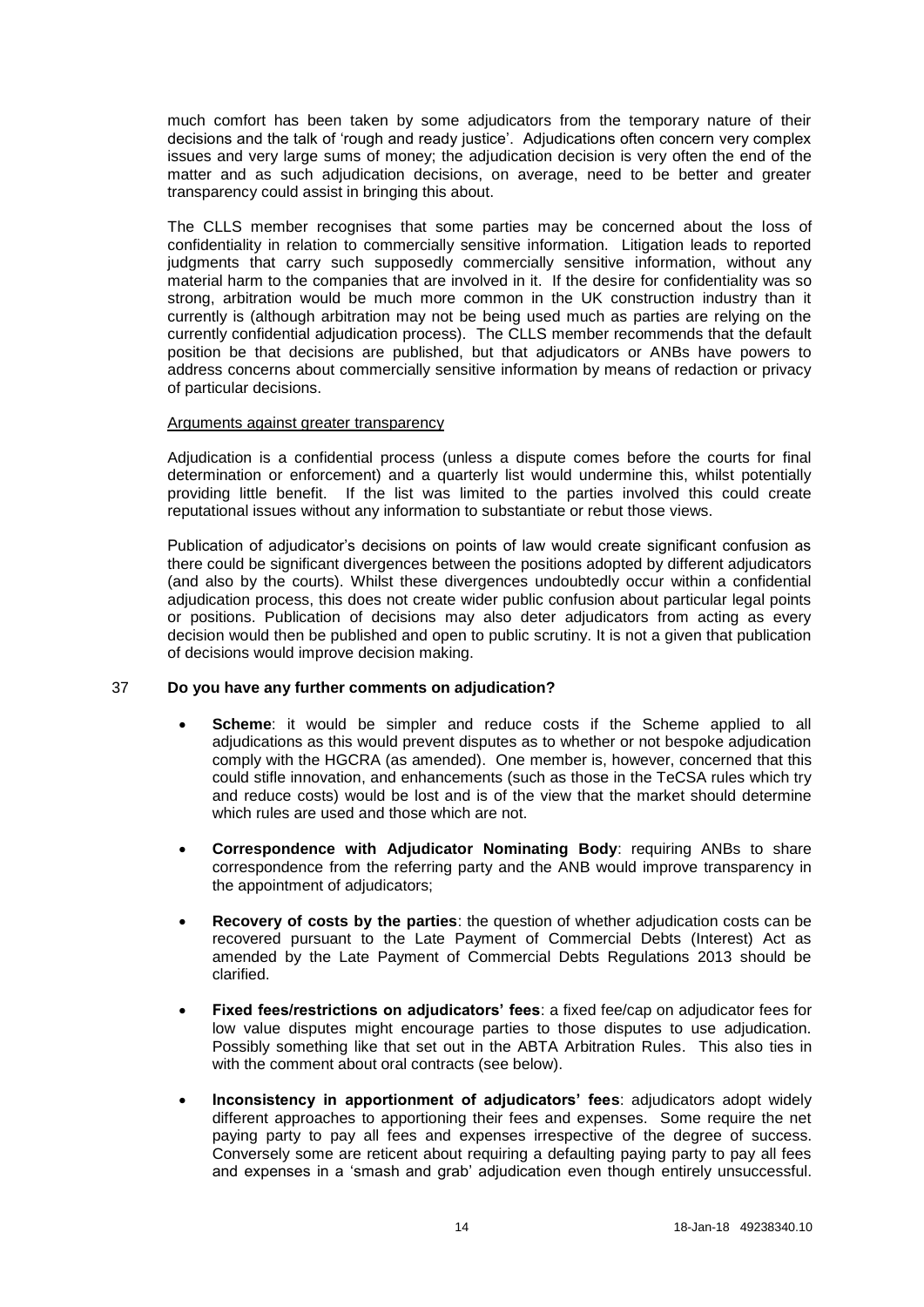Others apportion fees and expenses on a broad brush basis and yet others on an issues basis. Some treat the costs of jurisdictional challenges separately and others do not. Some appear to make value judgments as to conduct whilst others are more cautious about doing so.

- **Oppressive use of serial adjudications**: at present, large and well-resourced parties commence numerous adjudications in quick succession to overwhelm smaller and less well-resourced parties. A possible solution would be to allow one adjudication under a construction contract at a time but this would be open to abuse in the sense that it would allow the referring party to frame the referral in self-serving terms without the potential counter balance of a 'counter adjudication' to refer other issues to adjudication in parallel. Alternatively, adjudicators should be allowed to deal with more than one dispute at the same time in the same adjudication – this would save costs and enable the adjudicator to put substantial pressure on the parties to agree a reasonable timetable.
- **Oral and partly oral contracts**: should remain within the ambit of adjudication under the HGCRA (as amended). Although it may be more difficult in some cases it eases problems in any others and there is no reason why adjudicators cannot make determinations on oral contracts. In addition, oral contracts are far more likely to be made in relation to small projects where parties may not have access to legal advice, meaning that access to a cheap (even though admittedly adjudication disputes involving oral contracts have the potential to be more expensive than those involving written contracts) and quick form of dispute resolution is important – the alternative to the costs of adjudication is the costs of litigation.
- **Excluded contracts**: the exclusion of certain activities from the definition of 'construction operations' within s.105 HGCRA (as amended) should be reviewed. The recent decision of *Severfield (UK) Limited v Duro Felguera UK Limited* [2017] EWHC 3066 (TCC) is an illustration of the downsides the carve out brings when dealing with 'hybrid' contracts - the works were found not to be 'construction operations' for the purposes of part II HGCRA (as amended) so an adjudicator's decision was not enforced and by the time proceedings reached the TCC the contractor had gone into liquidation without paying the final account and the sub-contractor was left out of pocket. The contracts involved include those for UK projects involving water treatment, power generation and certain other process plants.
- **Adjudicator to decide own jurisdiction**: views differ amongst the CLLS members about whether an adjudicator should have the right to decide their own jurisdiction. It would help minimise costs but there are concerns about giving adjudicators this right given:
	- the unreliability of some adjudicators;
	- the possibility that adjudicators would be at risk of allegations of bias (on the basis that they might be influenced by their desire for the adjudication and the resulting fee income to continue);
	- the timescale for adjudications not allowing sufficient to consider jurisdiction as well as substantive issues:
	- the importance of jurisdictional questions being determined consistently; and
	- the usefulness of publicly available decision on jurisdiction.
- **Collateral warranties and third party rights**: following the decisions in *Parkwood Leisure Ltd v Laing O'Rourke Wales and West Ltd* [2013] EWHC 2665 (TCC) (claims under a collateral warranty in that instance could be adjudicated) and *Hurley Palmer Flatt Ltd v Barclays Bank plc* [2014] EWHC 3042 (TCC) (third party rights conferred on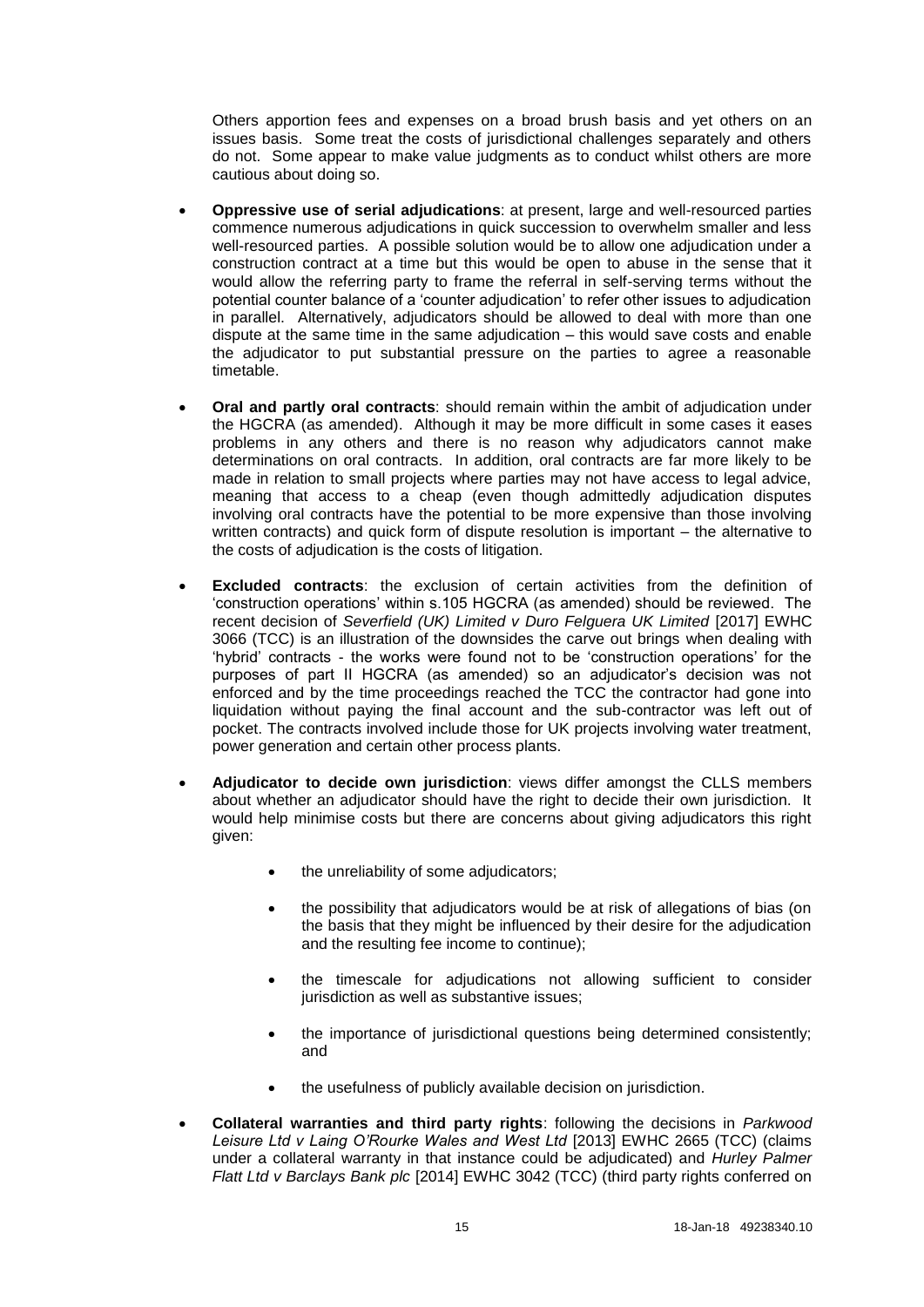a third party did not include a right to adjudicate so a dispute involving those third party rights was not capable of being adjudicated) it would be useful to have clarity on whether third parties (whether protected by a collateral warranty or third party rights) can use adjudication to resolve their disputes or not. At present the position will be dictated by drafting, creating confusion and risk of challenge.

## 38 **Over the last 5 years, what have been the highest and lowest value payments claimed in the notice of adjudication in dispute which you have been involved with?**

CLLS member 1 – highest £30million and lowest £200,000;

CLLS member 2 – highest £44million and lowest £70,000 (excluding adjudications for declaratory (no financial) relief);

CLLS member 3 – highest £30million and lowest £70,000;

Associate member with personal involvement as an adjudicator – highest £2million and lowest £80,000.

Adjudication Society and Construction Dispute Resolution reports indicate a broad range of values of dispute being referred to adjudication using an Adjudication Nominating Body. For example, for the period May 2012 to October 2015 (figure 3 in report no 14) values range from less than £10,000 to the £5-10million bracket and for the period October 2015 – September 2016 (figure 3 in report no 17) values range from nil (explained as being a dispute about a point of principle) to almost £6million.

#### 39 **If you have been involved in one or more adjudications over the last 5 years, what was or has been the range of sum claimed in the notice of adjudication?**

Please see answer to question 38.

## 40 **Over the last 5 years, approximately what proportion of adjudications you have been party to have related to the final account?**

CLLS member 1 – 50%;

CLLS member 2 – 50%.

Adjudication Society and Construction Dispute Resolution report no 14 (April 2016) indicates that of the disputes referred to Adjudication Nominating Bodies which responded to their survey 11.1% (May 2012 – April 2013); 23.5% (May 2013 – April 2014) and 6.9% (November 2014 – October 2015) related to the final account. See table 4 on page 9 of that report for more information.

## 41 **At what value of dispute would you decline to take a matter to adjudication?**

Please see answer to question 38 (for responses referred to in the Adjudication Society and Construction Dispute Resolution report no 14).

#### 42 **In the adjudications you have been involved in over the last 5 years, approximately how often has the Adjudicator reached their decision within 28 days?**

CLLS member 1 – never;

CLLS member 2 – 20%;

Associate member with experience of acting as adjudicator – 90%.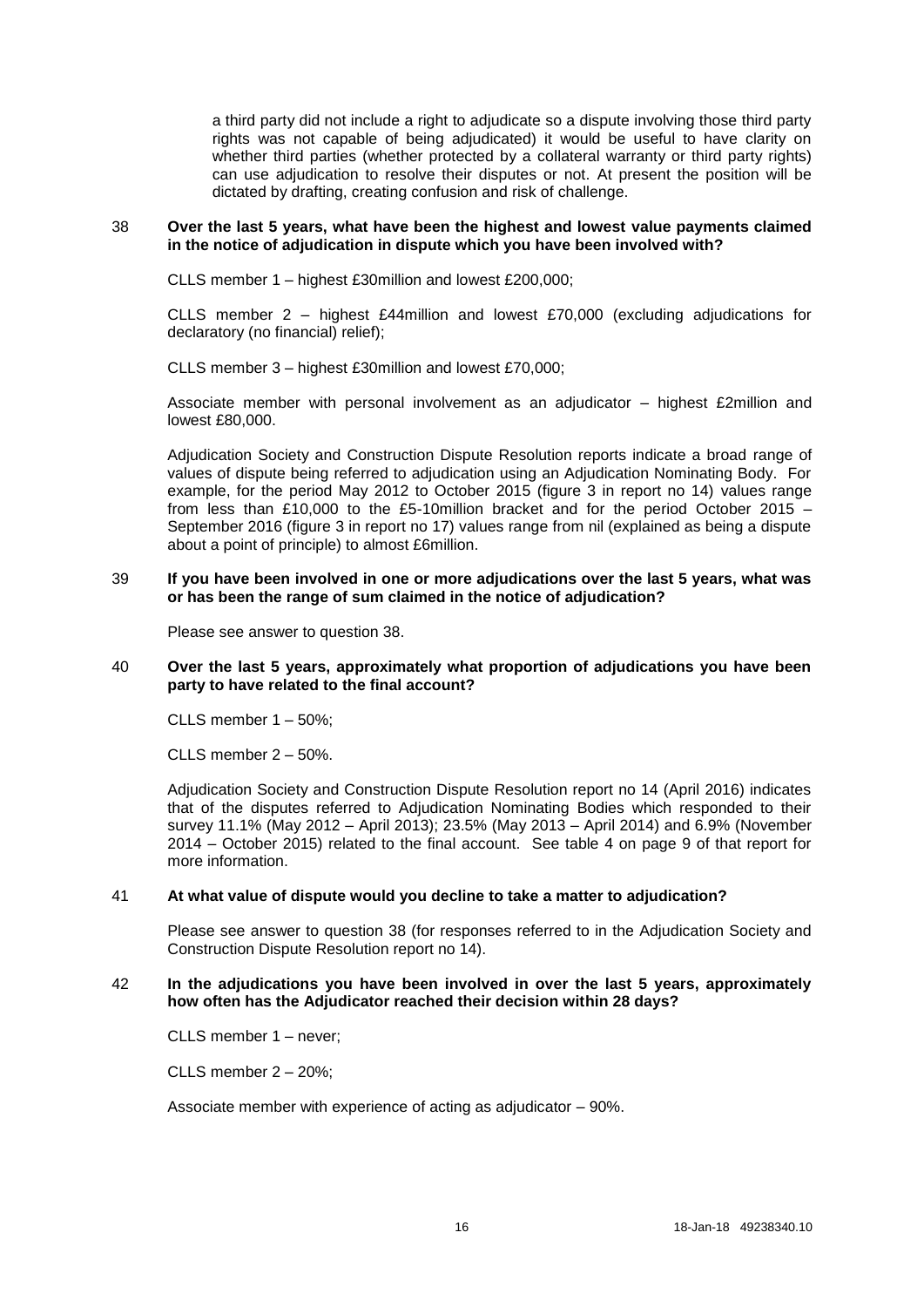# 43 **Over the last 5 years, what has been the average length of time the Adjudicator has taken to reach a decision?**

CLLS member 1 – 42 days;

CLLS member 2 – 42 days;

Associate member with experience of acting as adjudicator – slightly over 28 days.

## 44a **Over the last 5 years, what was the average cost per adjudication (excluding any adjudicator's decision) borne by your firm?**

The CLLS is unable to comment.

## 44b **Typically, what proportion of the average adjudication costs borne by your firm did the following represent?**

(Adjudicator, external legal, external consultant, in house and other fees).

The CLLS is unable to comment.

45 **In the last 5 years, approximately how often have you employed the following assistance in preparing a case for adjudication? (Claims consultant, chartered surveyor, expert, legal, other).**

The CLLS is unable to comment.

# 46a **Do you think the changes in 2011 clarifying the time and amount of payment in dispute have reduced the average costs of adjudication (excluding the adjudicator's decision)?**

Please see answers to questions 24b, 25b and 26b for views on whether the 2011 changes have clarified the time and amount of payment in dispute.

A number of payment disputes are, in any event, due to parties not complying with statutory or contractual payment frameworks (as opposed to the clarity of those frameworks). Reasons include failure to serve payment or pay less notices in time; applications for payment being submitted outside the agreed timeframes and the parties being unclear whether the application or correspondence should be disregarded or responded to; payment timeframes being changed by parties conduct so it is no longer clear when applications should be submitted by. Disputes such as these arose prior to 2011, are likely to continue for the time being and will affect the average costs of adjudications.

## 46b **If you think the average cost of adjudication has changed, please indicate by how much.**

The CLLS members think this has not changed overall.

## 46c **If you have responded "no change", "increased" or "greatly increased", please explain your answer.**

Whilst the number of disputes has risen the CLLS believes that the cost of each adjudication is roughly the same and that increased costs to deal with disputes involving oral contracts will have been offset by the reduction in costs in adjudications dealing with mixed written and oral contracts. See answer to question 3a.

#### 47 **Have you ever decided not to pursue a contract dispute through adjudication because you expected adjudication to be more costly than the size of the claim being brought?**

Yes, CLLS members have advised clients not to pursue a claim through adjudication on the grounds that it would be more costly than the size of the claim being brought.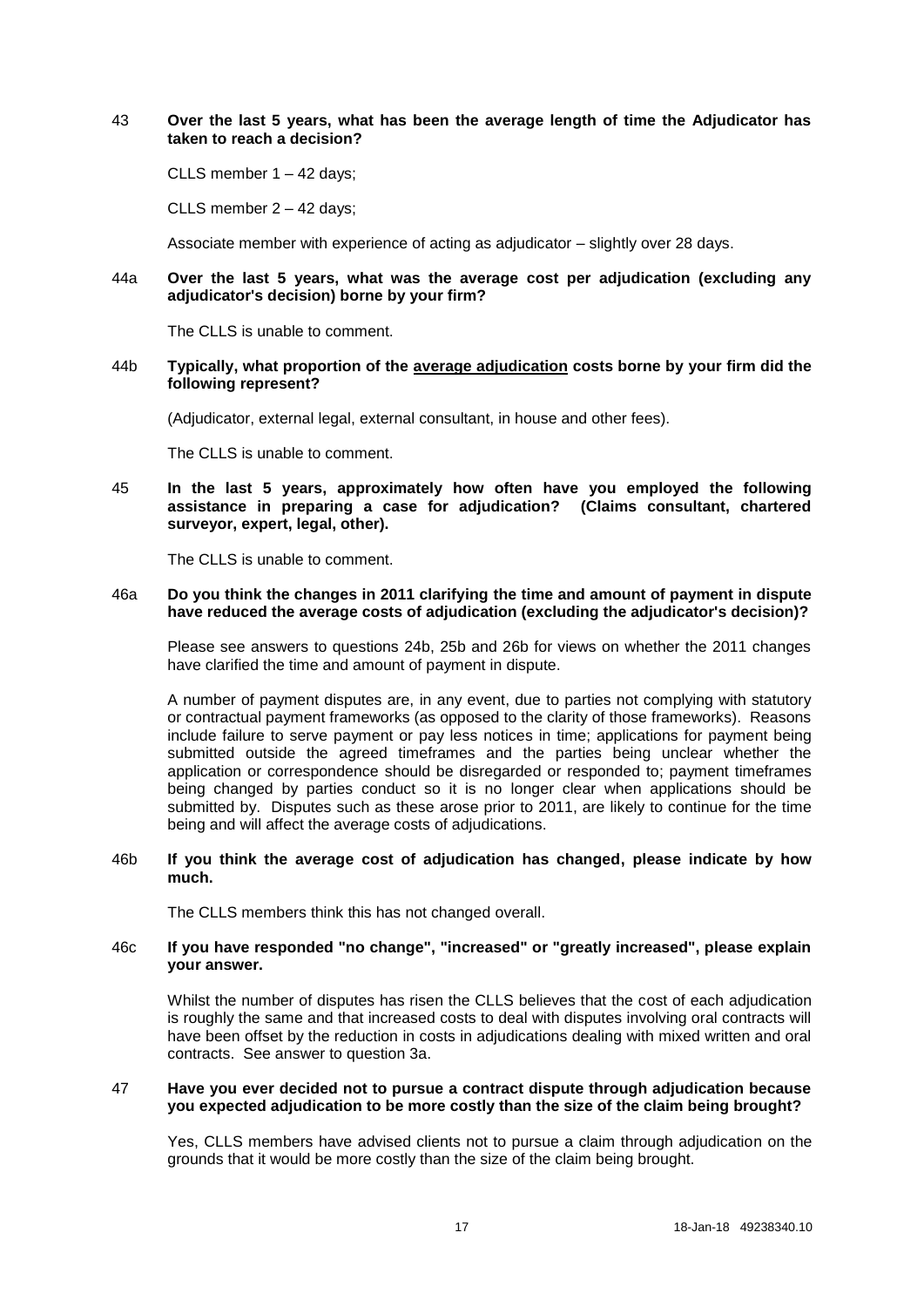## 48 **In the adjudications you have taken over the last 5 years, how long have you taken before issuing the notice of adjudication?**

CLLS members 1 and 3 – usually several months.

49a **In adjudications taken against you in the last 5 years, approximately how often do you feel that "ambush" tactics have been used — for example, where the party taking a dispute to adjudication takes a long time to prepare a lengthy case to which there is typically 7 days to respond?**

CLLS members believe that ambush tactics of the nature mentioned above are used in almost every adjudication.

One CLLS member made the point that what may seem like an ambush tactic referred to above may be due to an imbalance in preparation – one side may be better prepared than the other but that this may not be for want of notice to the other side. In many cases the perceived imbalance of preparation arises out of the fact that one side chose to prepare for adjudication and one side chose not to.

In any event many adjudicators are wise to ambush tactics and will use their powers and influence to minimise the impact of such tactics.

The phrase 'ambush' tactics can also be used to refer to the timing of adjudications – for example, parties starting adjudications around Christmas or during the summer holidays to try and gain a tactical advantage. The Adjudication Society and Construction Dispute Resolution have data on the fluctuations in referrals (i.e. when referrals are started) which seems to suggest that, despite anecdotal evidence that this occurs, it may not be an issue. Details can be found in figure 2 (page 5) of report no 14 (for years 2012/13, 2013/14 and 2014/15) and in report no 15 (figure 2, page 5) for May 2015 – April 2016.

One way to address any concern about 'ambush' tactics surrounding public holidays would be to switch from calendar days to working days (with associated changes to the periods). It is acknowledged that this could come at the expense of simplicity though and might open up the issue of whether all periods under the Scheme should be working days rather than calendar days.

# 49b **If encountered, can you explain the tactics used?**

The referring party spends months producing legal submissions, witness evidence and expert reports which are not shared with the responding party before the adjudication is commenced. This clearly means that the responding party is at a substantial disadvantage.

#### 50a **Taking all the components of the 2011 changes to Part 2 of the "Construction Act" as a whole, do you think they have had a positive / negative impact?**

Positive for adjudication. Negative for payment.

## 50b **Please explain the reasons for your answer to question 50a.**

#### **Generally**

The changes were brought in during an economic downturn. Businesses had to incur costs associated with re-writing contracts, training and implementing new internal procedures at a time when it could be ill-afforded.

#### Payment

The changes brought uncertainty to the payment process which parties were otherwise familiar with and as payment is often referred to as being 'the lifeblood' of the industry this had a detrimental effect. The complexity of the payment provisions had led to disputes on the timing and form of notices rather than the substance of entitlement to payment.